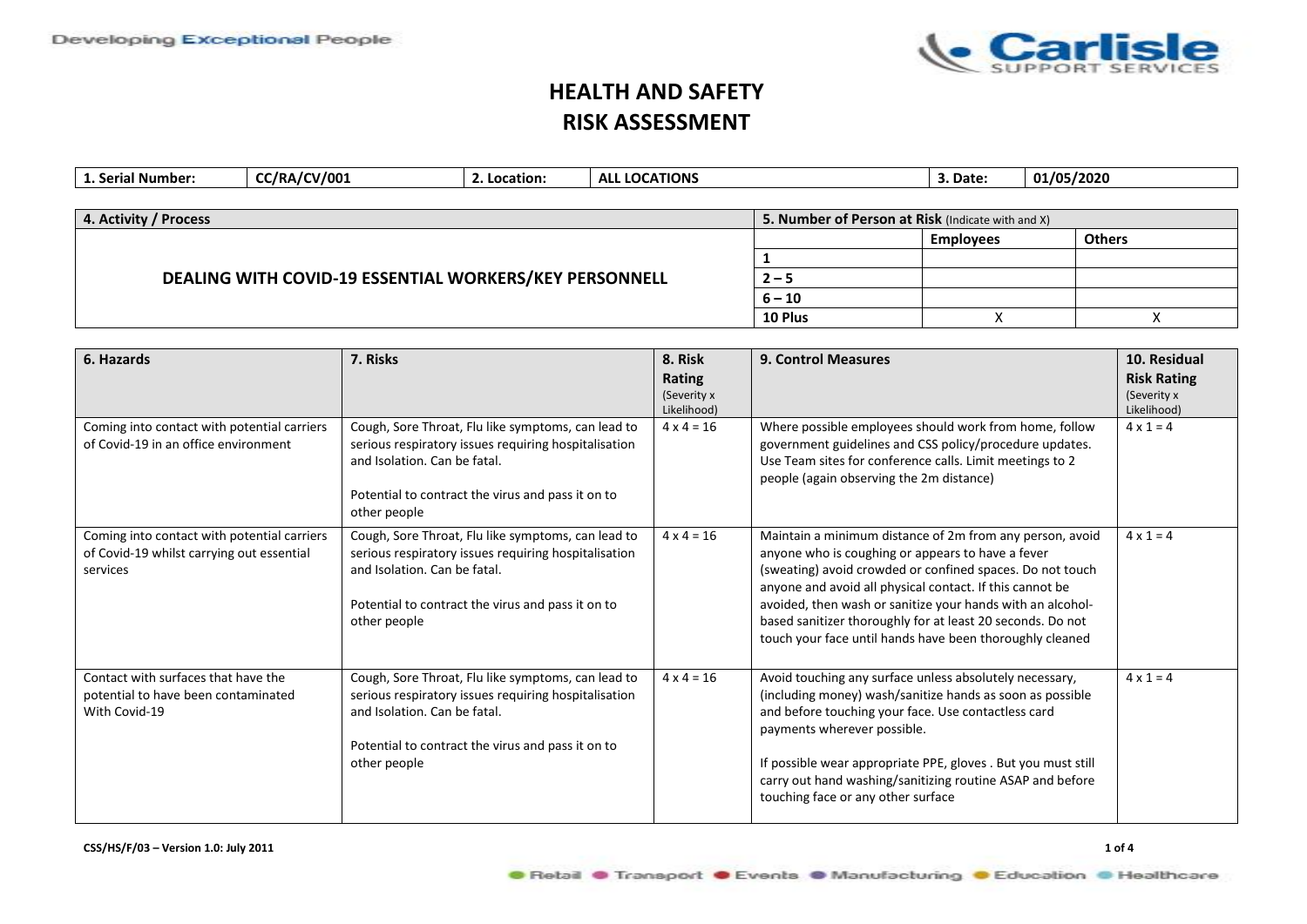

| 6. Hazards                                                                                | 7. Risks                                                                                                                                                                                                        | 8. Risk<br>Rating          | <b>9. Control Measures</b>                                                                                                                                                                                                                                                                                                                                                                                                                                                                                                                                                                                                                                | 10. Residual<br><b>Risk Rating</b> |
|-------------------------------------------------------------------------------------------|-----------------------------------------------------------------------------------------------------------------------------------------------------------------------------------------------------------------|----------------------------|-----------------------------------------------------------------------------------------------------------------------------------------------------------------------------------------------------------------------------------------------------------------------------------------------------------------------------------------------------------------------------------------------------------------------------------------------------------------------------------------------------------------------------------------------------------------------------------------------------------------------------------------------------------|------------------------------------|
|                                                                                           |                                                                                                                                                                                                                 | (Severity x<br>Likelihood) |                                                                                                                                                                                                                                                                                                                                                                                                                                                                                                                                                                                                                                                           | (Severity x<br>Likelihood)         |
| Equipment used as part of daily tasks can<br>harbour Covid -19                            | Covid-19 on equipment being transferred to other<br>users (risks as above)                                                                                                                                      | $4 \times 4 = 16$          | All equipment should be thoroughly wiped down with<br>appropriate disinfectant after and before removing any PPE<br>use this includes Vacuum cleaners, broom/mop handles,<br>janitor trolleys, bucket handles etc,                                                                                                                                                                                                                                                                                                                                                                                                                                        | $4 \times 1 = 4$                   |
| Taking delivery/issuing of goods                                                          | Transfer of Covid-19 from either delivery driver or<br>goods that have been delivered (risks as above)                                                                                                          | $4 \times 4 = 16$          | A distance of 2m must be maintained between the driver<br>and those receiving goods. Do not approach or assist in<br>unloading<br>Goods must be placed at a suitable site to ensure no trip<br>hazard.<br>Once the unloading has been completed, any paperwork for<br>signature must be left on top of the goods. The driver must<br>back away. The receiver then puts on gloves if available<br>checks the stock and signs the delivery note, leaves it on the<br>stock and backs away 2m.<br>The driver can then collect the delivery note and leave.<br>The stock can then be put away. Only then can the gloves be<br>removed and wash/sanitize hands | $4 \times 1 = 4$                   |
| Coming into contact with potential carriers<br>of Covid-19 whilst administering First Aid | Cough, Sore Throat, Flu like symptoms, can lead to<br>serious respiratory issues requiring hospitalisation<br>and Isolation. Can be fatal.<br>Potential to contract the virus and pass it on to<br>other people | $4 \times 4 = 16$          | All staff have received First Aid Training and their certificates<br>are in date.<br>Hands should be washed before and after treating the<br>injured person with an alcoholic based sanitizer thoroughly<br>for 20 seconds.<br>PPE to be worn including masks and disposable gloves.<br>Masks should also be issued to the injured person prior to<br>First Aid being administered as long as the injured person is<br>not displaying respiratory related symptoms or other<br>symptoms which would likely make their condition worse by<br>wearing a face mask.<br>Rescue breaths should not be carried out during CPR<br>procedures.                    | $4 \times 2 = 8$                   |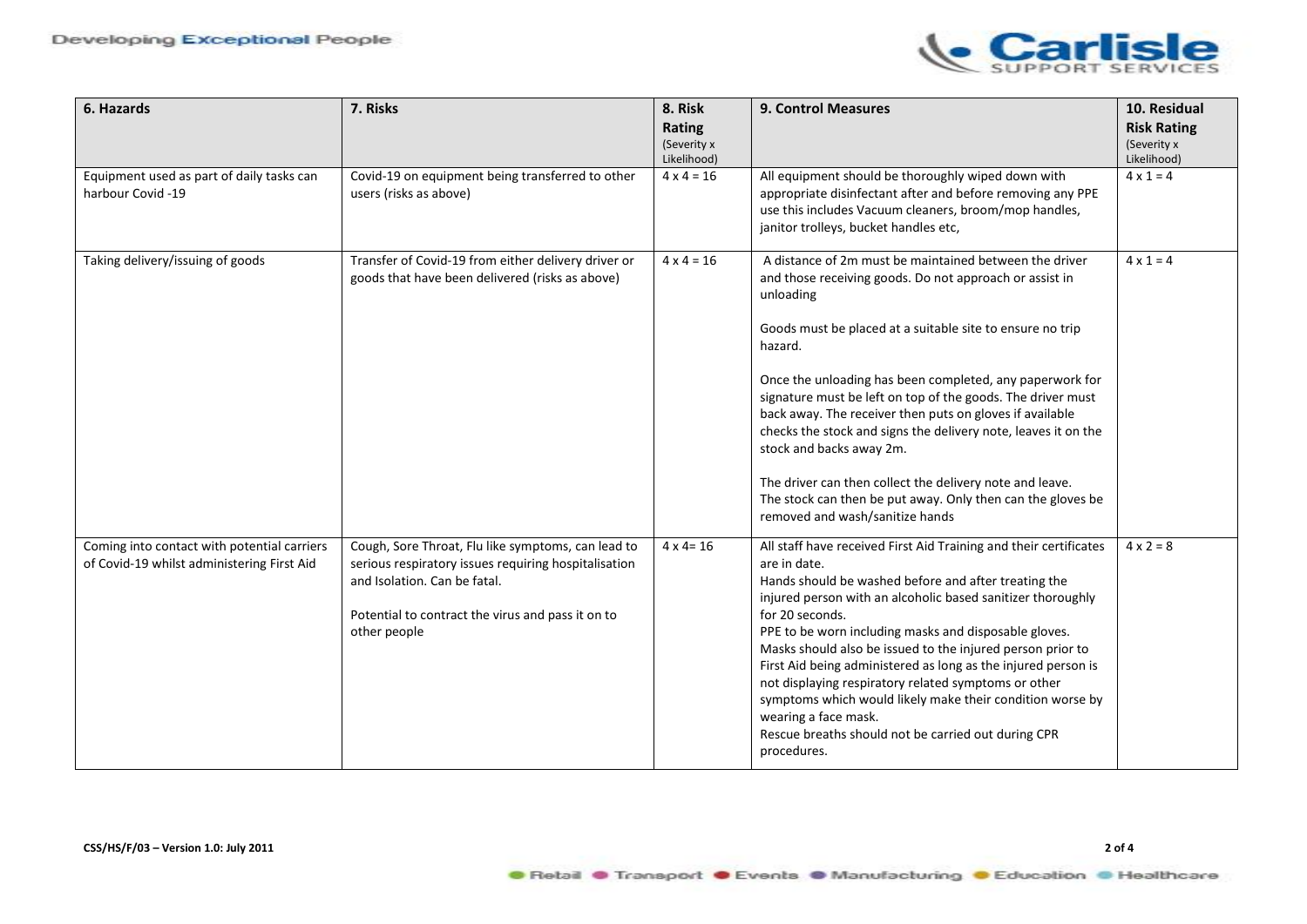

| 11. The Risks Remaining: (After Control Measures)<br>If there are none, or the residual risks are acceptable write "Controls Adequate" below. The line Manager then signs Section 15 to signify approval of the assessment. If Risks still exist, detail them<br>below, rate the Residual Risks & proceed to Section 13 if additional controls are required. |  |
|--------------------------------------------------------------------------------------------------------------------------------------------------------------------------------------------------------------------------------------------------------------------------------------------------------------------------------------------------------------|--|
| "Controls Adequate"                                                                                                                                                                                                                                                                                                                                          |  |

| 13. Additional Controls Required: (To reduce risk(s) if reasonably practicable to a Risk Rating of 3 or below) | <b>Target Date</b> |
|----------------------------------------------------------------------------------------------------------------|--------------------|
|                                                                                                                |                    |
|                                                                                                                |                    |
|                                                                                                                |                    |
|                                                                                                                |                    |
|                                                                                                                |                    |
|                                                                                                                |                    |

| 13. Risk Assessment Prepared By:                                                                                                                                                                                                                                                               |                                                                       |       |            |  |  |
|------------------------------------------------------------------------------------------------------------------------------------------------------------------------------------------------------------------------------------------------------------------------------------------------|-----------------------------------------------------------------------|-------|------------|--|--|
| Summary - This risk assessment should be taken in conjunction with any safe systems of work or procedure for the task being carried out. The risk assessment is valid until there is a<br>significant change to infrastructure, plant or procedure. This risk assessment has been prepared by: |                                                                       |       |            |  |  |
| Name:                                                                                                                                                                                                                                                                                          | Nigel Churchman<br><b>HSQE &amp; Training Manager</b><br>Appointment: |       |            |  |  |
| Signature:                                                                                                                                                                                                                                                                                     | Nicel. Churchman                                                      | Date: | 01/05/2020 |  |  |

| 13. Risk Assessment Approved By: (Delete "Do" or "Do Not") (Line Managers should complete this section)                                                                                                                                                                                     |               |       |            |  |  |  |  |
|---------------------------------------------------------------------------------------------------------------------------------------------------------------------------------------------------------------------------------------------------------------------------------------------|---------------|-------|------------|--|--|--|--|
| Comments - I do / <del>do not</del> accept the findings of the above assessment and shall undertake any relevant control measures shown to reduce any associated risk to as low as is<br>reasonably practicable as considered necessary. See attached report for reasons of non-acceptance. |               |       |            |  |  |  |  |
| <b>Controls Effective</b> (Indicate with an X in the Yes or No box)<br><b>Yes</b><br><b>No</b>                                                                                                                                                                                              |               |       |            |  |  |  |  |
| Head of HSQE<br><b>Steve Channer</b><br>Appointment:<br>Name:                                                                                                                                                                                                                               |               |       |            |  |  |  |  |
| Signature:                                                                                                                                                                                                                                                                                  | Steve Channer | Date: | 01/05/2020 |  |  |  |  |

**CSS/HS/F/03 – Version 1.0: July 2011 3 of 4**